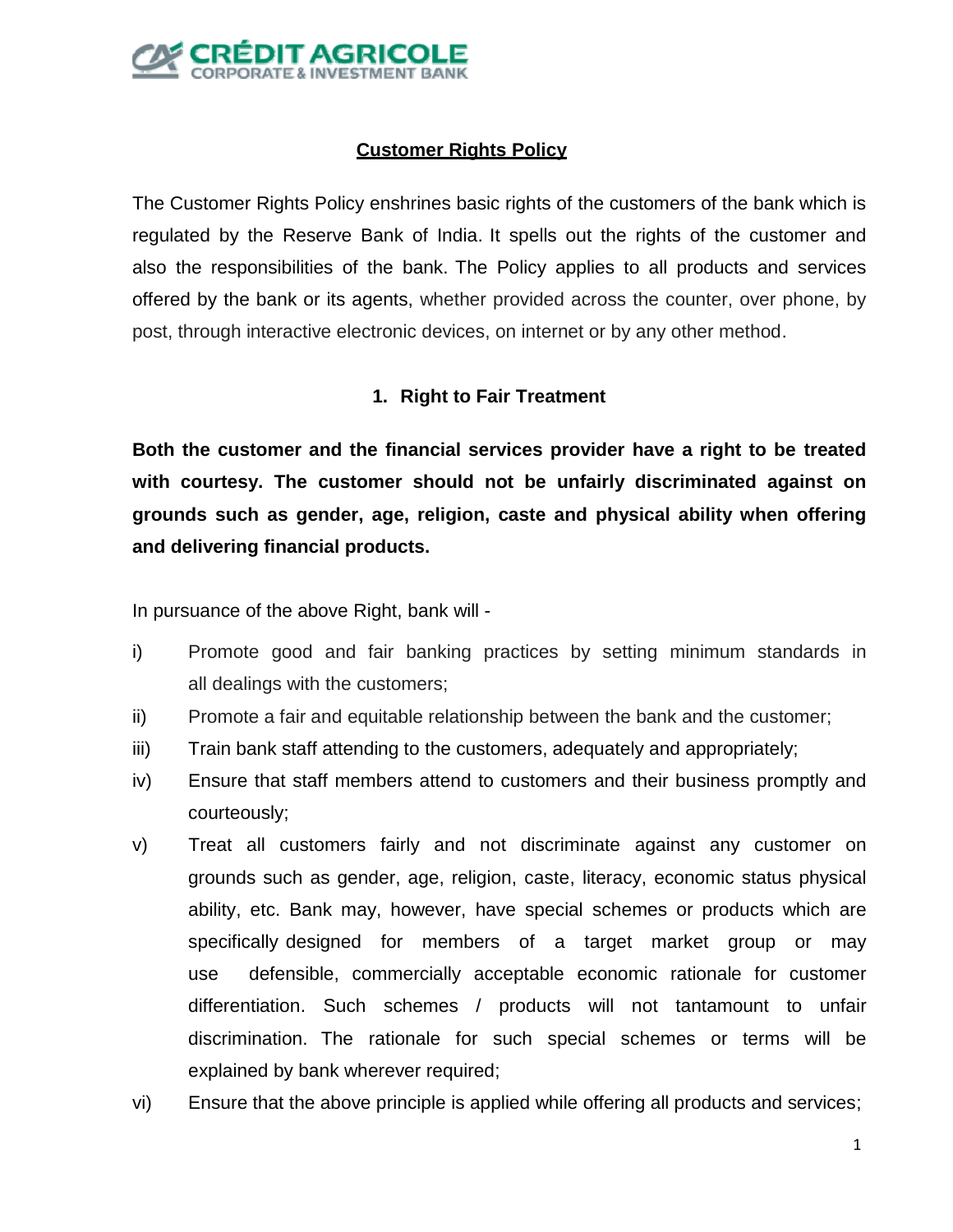

vii) Ensure that the products and services offered are in accordance with relevant laws and regulations;

While it shall be the endeavour of the bank to provide their customers with hassle free and fair treatment, bank would expect their customers to behave courteously and honestly in their dealings with the bank.

It shall also be the bank's endeavour to encourage their customers to approach the bank's internal grievance redressal machinery and approach alternate fora after exhausting all their remedies under bank's internal grievance mechanism.

# **2. Right to Transparency, Fair and Honest Dealing**

**The financial services provider should make every effort to ensure that the contracts or agreements it frames are transparent, easily understood by and well communicated to, the common person. The product's price, the associated risks, the terms and conditions that govern use over the product's life cycle and the responsibilities of the customer and financial service provider, should be clearly disclosed. The customer should not be subject to unfair business or marketing practices, coercive contractual terms or misleading representations. Over the course of their relationship, the financial services provider cannot threaten the customer with physical harm, exert undue influence, or engage in blatant harassment.**

In pursuance of the above Right, the bank will -

- i) Ensure complete transparency so that the customer can have a better understanding of what he or she can reasonably / fairly expect from the bank;
- ii) Ensure that the bank's dealings with the customer rest on ethical principles of equity, integrity and transparency;
- iii) Provide customers with clear information about its products and services, terms and conditions, and the interest rates / service charges in simple and easily understandable language, and with sufficient information so that the customer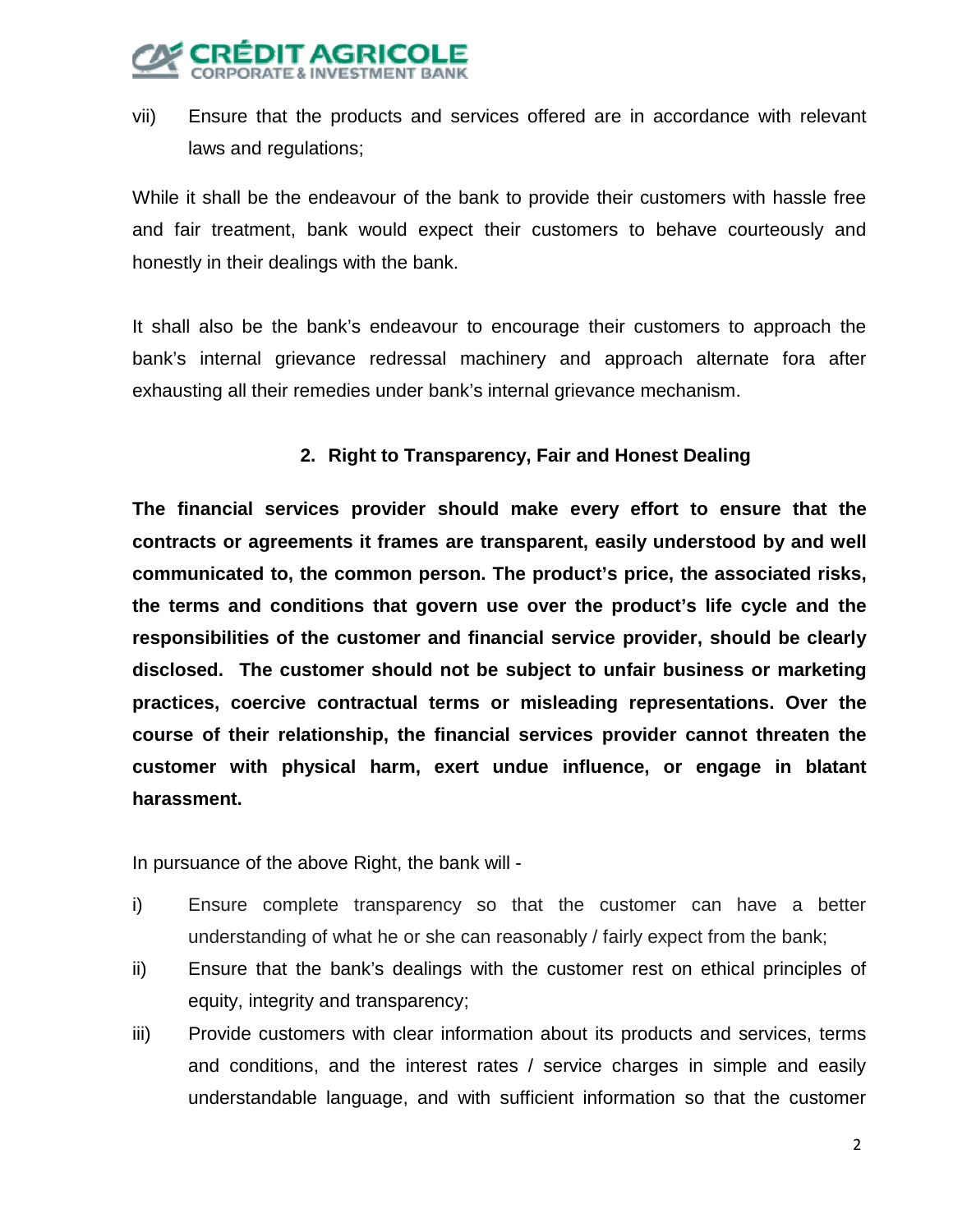could be reasonably expected to make an appropriate and informed choice of product;

- iv) Ensure that all terms and conditions are fair and set out the respective rights, liabilities and obligations clearly and as far as possible in plain and simple language;
- v) Make known the key risks associated with the product as well as any features that may especially disadvantage the customer, to him/her. Offer Letter associated with the product or service will be clearly brought to the notice of the customer while offering the product. In general, it will be ensured that such terms will not inhibit a customer's future choice;
- vi) Provide information on interest rates, fees and charges either on the Notice Board in the branches or website or through help-lines or help-desk and where appropriate the customer will be informed directly;
- vii) Display the Tariff Schedule on our website, Notice Boards, including at branches, and a copy of it will be made available at every branch for customer's perusal;
- viii) Give details, in our Tariff Schedule, of all charges, if any, applicable to the products and services of the bank;
- ix) Inform the customer of any change in the terms and conditions through a letter or email as agreed by the customer as soon as the revised terms and conditions become effective;
- x) Provide information about the penalties leviable (if any) in case of nonobservance / breach of any of the terms and conditions governing the product / services of the bank;
- xi) Display on public domain the Banks' Policies on Deposits, Cheque Collection, Grievance Redressal, Compensation and Collection of Dues and Repossession of Security;
- xii) Make every effort to ensure that staff dealing in a particular product is properly trained to provide relevant information to customers fully, correctly and honestly;
- xiii) Ensure to communicate to the applicant within a reasonable time period as decided by the bank about the acceptance / non-acceptance of applications submitted for availing a product / service;
- xiv) Communicate unambiguously the information about –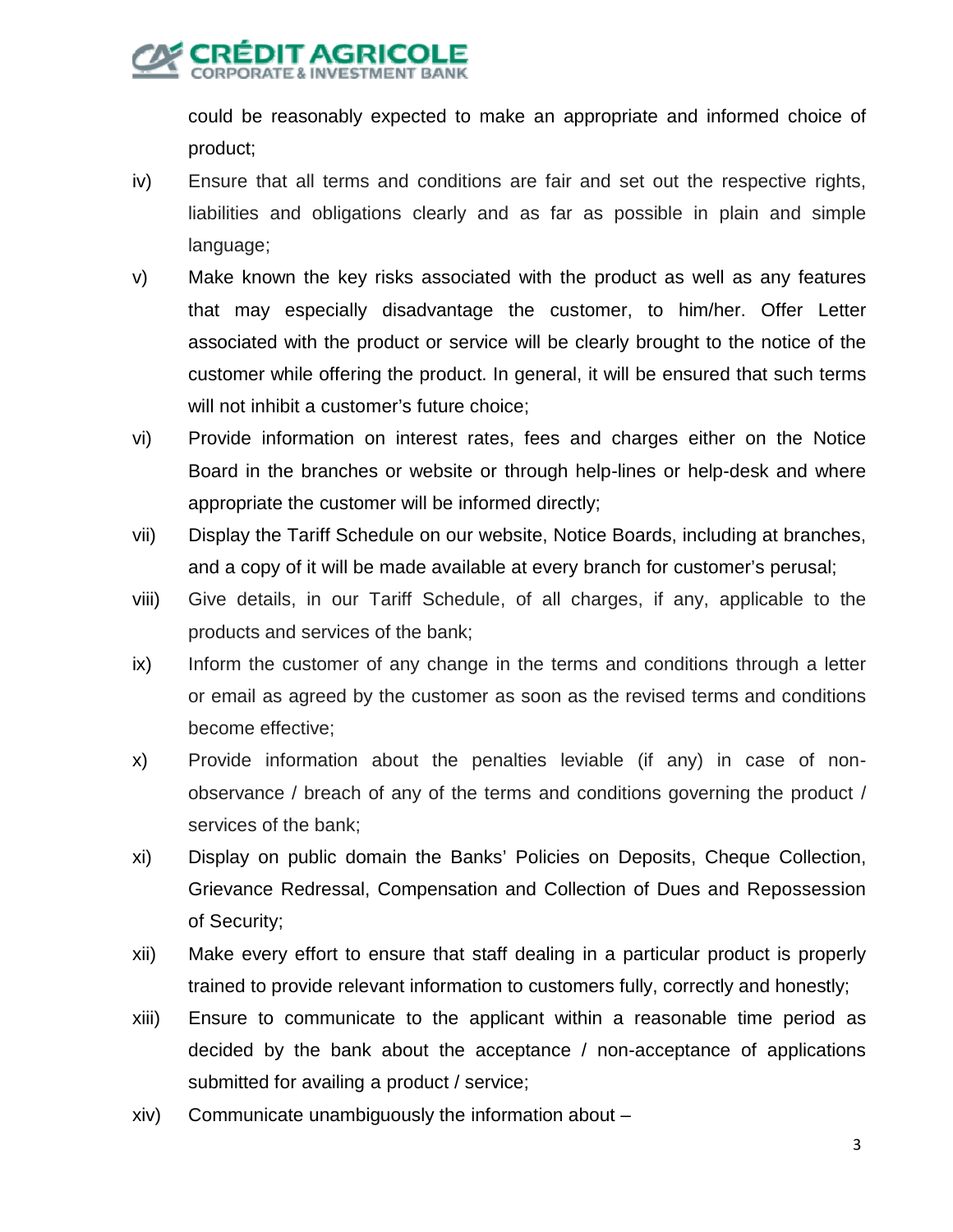

- a. relocation of offices;
- b. closure of any office or branch;
	- with advance notice of at least 30 days. We also affirm that disclosure of information is an on-going process through the life- cycle of the product/ relationship and will be diligently followed by us;
- xv) Advise the customer at the time of selling the product of the rights and obligations embedded in law and/or banking regulation including the need to report any critical incidents that the customer suspect, discover or encounter;
- xvi) The bank's staff members shall, when approached by the customer for availing a product or service, provide all relevant information related to the product/ service and also provide direction to informational resources on similar products available in the market with a view to enable the customer to make an informed decision;
- xvii) Not terminate a customer relationship without giving reasonable or contractual prior notice to the customer;
- xviii) Assist the customer in all available ways for managing his/her account, financial relationship by providing regular inputs in the bank's realms such as account statements, timely information about the product's performance, term deposits maturity etc.;
- xix) Ensure that all marketing and promotional material is clear and not misleading;
- xx) Not threaten the customer with physical harm, exert influence or engage in behavior that would reasonably be construed as unwarranted harassment. Ensure adherence only to the normal appropriate business practices;
- xxi) Ensure that the fees and charges on products/services and its structure are not unreasonable to the customer

### **3. Right to Suitability**

**The products offered should be appropriate to the needs of the customer and based on an assessment of the customer's financial circumstances and understanding.**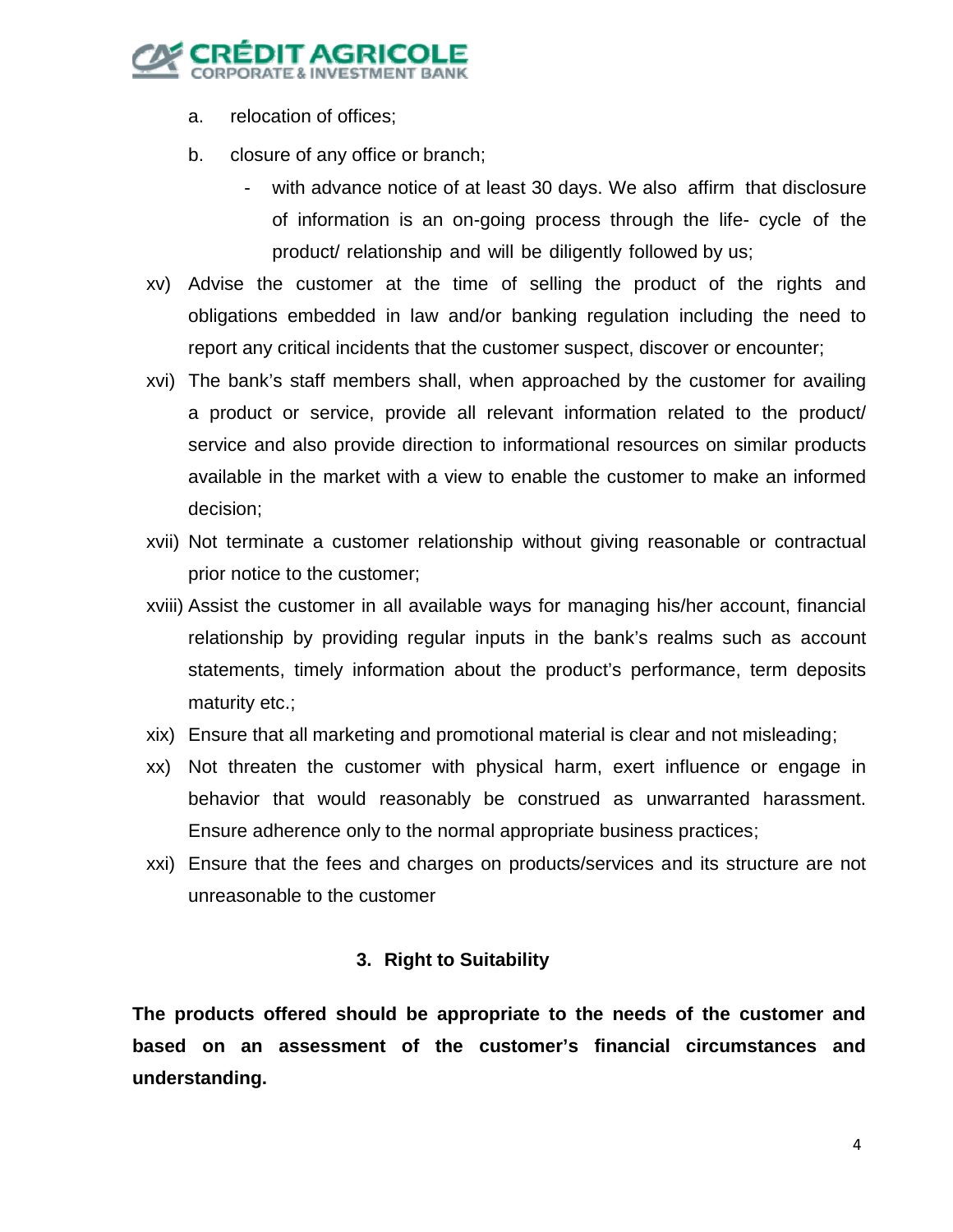# EDIT AGI

In pursuance of the above Right, the bank will -

- i) Ensure that it has a Board approved policy for assessing suitability of products for customers prior to sale;
- ii) Endeavour to make sure that the product or service sold or offered is appropriate to the customer's needs and not inappropriate to the customer's financial standing and understanding based on the assessment made by it. Such assessment will be appropriately documented in our records;
- iii) Sell third party products only if it is authorized to do so, after putting in place a Board approved policy for marketing and distributing third party financial products;
- iv) Not compel a customer to subscribe to any third party products as a quid-proquo for any service availed from the bank;
- v) Ensure that the products being sold or service being offered, including third party products, are in accordance with extant rules and regulations;
- vi) Inform the customer about his responsibility to promptly and honestly provide all relevant and reasonable information that is sought by bank to enable them to determine the suitability of the product to the customer.

# **4. Right to Privacy**

**Customers' personal information should be kept confidential unless they have offered specific consent to the financial services provider or such information is required to be provided under the law or it is provided for a mandated business purpose (for example, to credit information companies). The customer should be informed upfront about likely mandated business purposes. Customers have the right to protection from all kinds of communications, electronic or otherwise, which infringe upon their privacy.**

In pursuance of the above Right, bank will -

i) Treat customer's personal information as private and confidential (even when the customer is no longer banking with us), and, as a general rule, not disclose such information to any other individual/institutions including it's subsidiaries /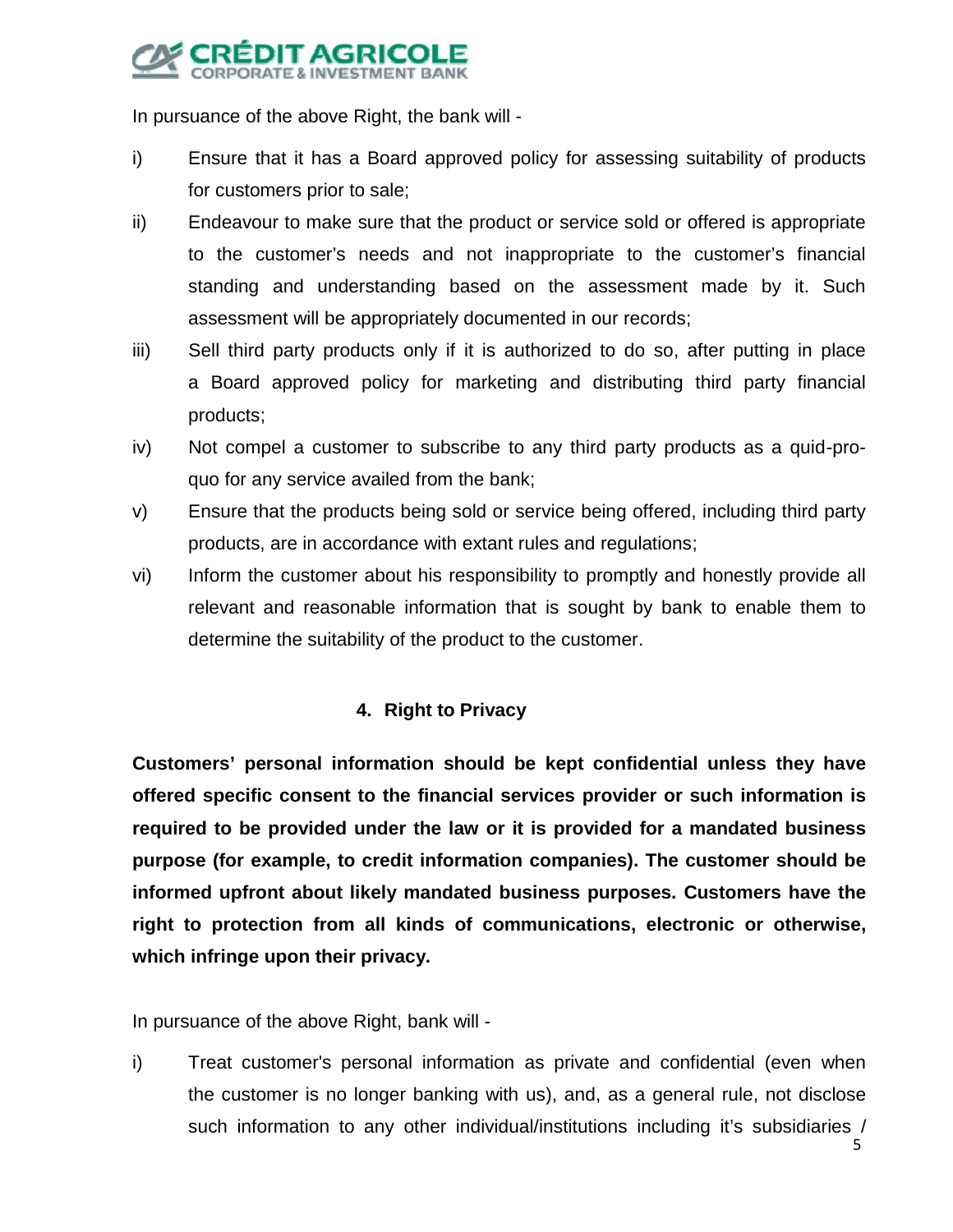

associates, tie-up institutions etc. for any purpose unless:

- a. The customer has provided express or implied consent for such disclosure;
- b. Disclosure is compelled by law/ regulation;
- c. Bank has a duty to the public to disclose i.e. in public interest;
- d. Bank has to protect its interests through disclosure;
- e. It is for a regulatory mandated business purpose such as disclosure of default to credit information companies or debt collection agencies;
- ii) Ensure such likely mandated disclosures be communicated immediately to the customer in writing;
- iii) Shall not use or share customer's personal information for marketing purpose unless the customer has specifically authorized it.

# **5. Right to Grievance Redress and Compensation**

**The customer has a right to hold the financial services provider accountable for the products offered and to have a clear and easy way to have any valid grievances redressed. The provider should also facilitate redress of grievances stemming from its sale of third party products. The financial services provider must communicate its policy for compensating mistakes, lapses in conduct, as well as non-performance or delays in performance, whether caused by the provider or otherwise. The policy must lay out the rights and duties of the customer when such events occur.**

In pursuance of the above Right, bank will –

- i) deal sympathetically and expeditiously with all things that go wrong;
- ii) correct mistakes promptly;
- iii) cancel any charge that has been applied wrongly and by mistake;
- iv) compensate the customer for any direct financial loss that might have been incurred by the customer due to the banks lapses;

The bank will also –

i) Place in public domain its Customer Grievance Redressal Policy, including